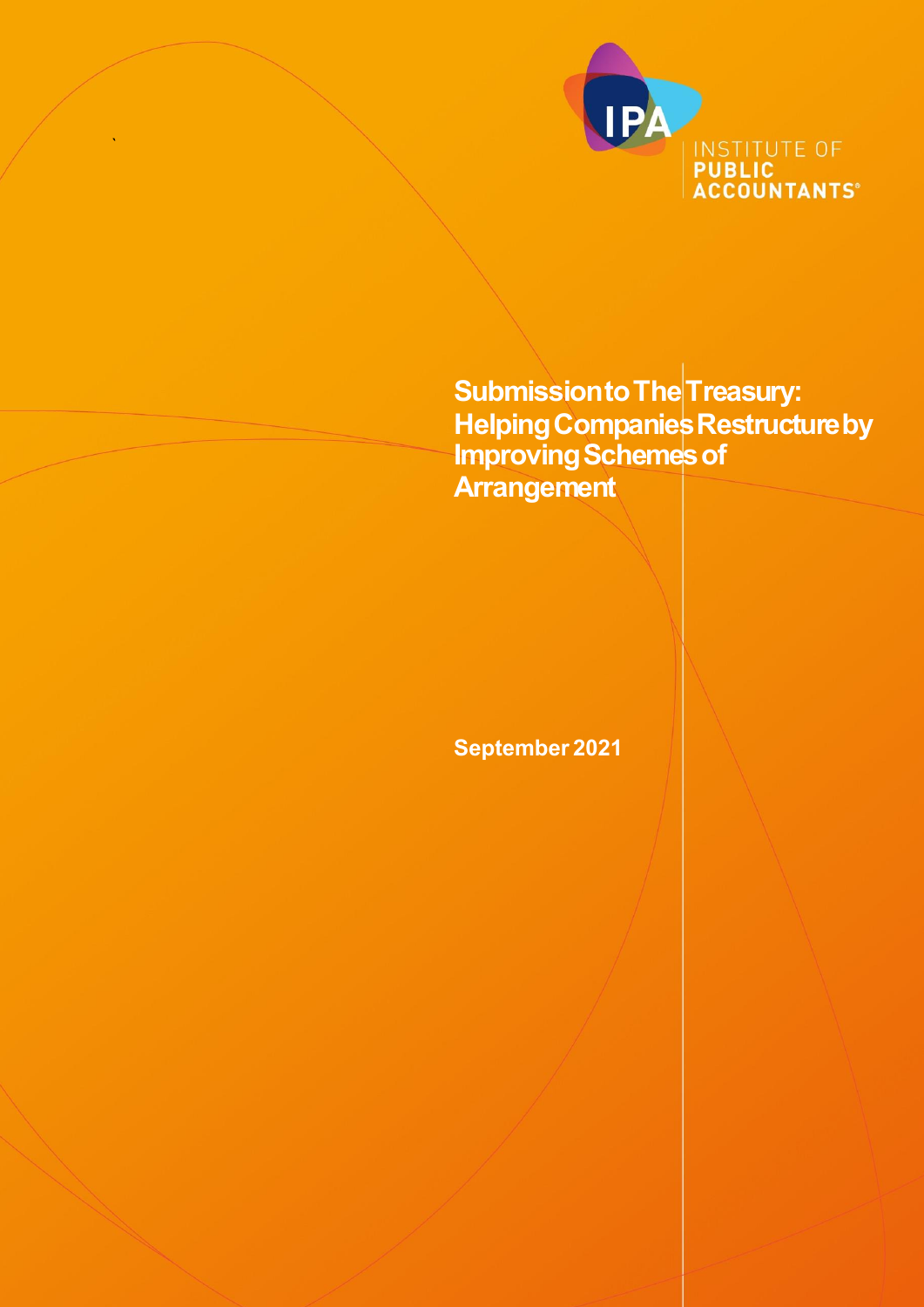## 13 September 2021

The Manager Market Conduct Division The Treasury Langton Crescent Parkes ACT 2600

By email: [dave.baker@treasury.gov.au](mailto:dave.baker@treasury.gov.au) and [MCDInsolvency@treasury.gov.au](mailto:MCDInsolvency@treasury.gov.au)

Dear Sir/ Madam

## **Helping companies restructure by improving schemes of arrangement**

The Institute of Public Accountants (IPA) welcomes the opportunity to comment on the proposed changes to help companies restructure by improving schemes of arrangement.

In preparing this submission we have undertaken consultation with IPA members who are Registered Liquidators and have extensive experience in this field. We would especially like to thank Adrian Hunter of Brooke Bird.

The IPA is one of the three professional accounting bodies in Australia, representing over 46,000 accountants, business advisers, academics, and students throughout Australia and internationally. Three-quarters of the IPA's members work in or are advisers to small business and SMEs.

Our responses follow the questions in the consultation paper.

**Question 1:** Should an automatic moratorium apply from the time that a company proposes a scheme of arrangement? Should the automatic moratorium apply to debt incurred by the company in the automatic moratorium period?

IPA is of the view that an automatic moratorium is unnecessary. Given this process has an ongoing interaction with the Courts, we believe that a specific provision should be inserted to allow for application to the Court for a moratorium to apply while a scheme is negotiated, including a restriction on the exercise of ipso facto clauses. This will allow the applicant the opportunity to justify to the Court why a moratorium is applicable as part of its wider application for Court approval of the scheme process.

With respect to who will bear responsibility for debts during the moratorium, it should not be the appointed insolvency practitioner with personal liability – to avoid any creditors post application suffering from not being paid and issues around who is going to be bound by the scheme. We suggest that the company must continue to pay post-moratorium debts without a payment holiday. Any pre-moratorium debts which have services rendered or goods delivered during the operation of the moratorium however should also be paid to avoid any abuse of process (ie to prevent large pre-scheme orders for delivery after appointment).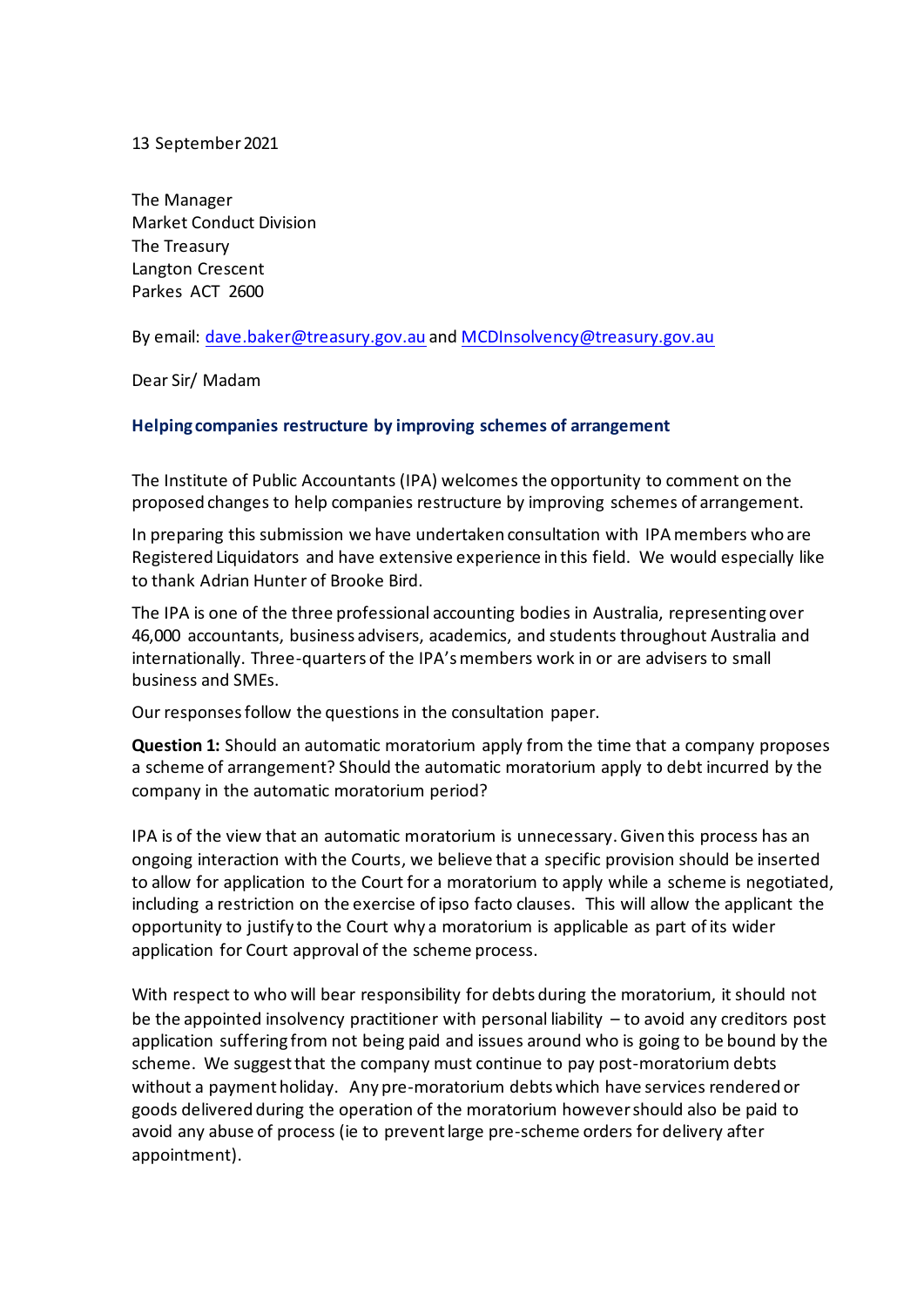**Question 2:** Would the moratorium applied during voluntary administration be a suitable model on which to base an automatic moratorium applied during a scheme of arrangement? Are any adjustments to this regime required to account for the scheme context? Should the Court be granted the power to modify or vary the automatic stay?

Similar to other external administrations (particularly the voluntary administration process), there should be a moratorium on creditor enforcement actions during the formation of schemes of arrangement. This should be aligned with the approach used in voluntary administrations. However, given the Court has a significant involvement in the scheme process, the Courts should also be given the explicit power to lift all or part of the moratorium in circumstances where its application would lead to unjust outcomes. The Court should be satisfied that the moratorium should be in place and that it should be adopted. For example, there could be a specific area in the Act where these enforcement restrictions are set out and the Court can decide whether they are to be adopted or not based upon the company's submissions – like Schedule 8A of the Corporations Act which is used for Deeds of Company Arrangement (Prescribed Provisions).

**Question 3:** When should the automatic moratorium commence and terminate? Are complementary measures (for example, further requirements to notify creditors) necessary to support its commencement?

The latest time for commencement should be the lodgment of documents for the first Court appearance. The moratorium should terminate when the scheme commences – that is, when approved by the Court unless there is some provision which delays commencement. However, there should be a maximum period that the moratorium can continue post the Court's approval to prevent protracted delays that compromise creditors' enforcement rights.

Notice to creditors ought to be mandated in the same way as during a small business restructuring (SBR).

**Question 4:** How long should the automatic moratorium last? Should its continued application be reviewed by the Court at each hearing?

The moratorium should last until the next hearing of the matter and then at that time the Court should decide if the moratorium should continue through to the next hearing date unless it decides otherwise.

**Question 5:** Are additional protections against liability for insolvent trading required to support any automatic moratorium?

There should be a safe harbour from insolvent trading liability, as occurs during an SBR, once the moratorium commences.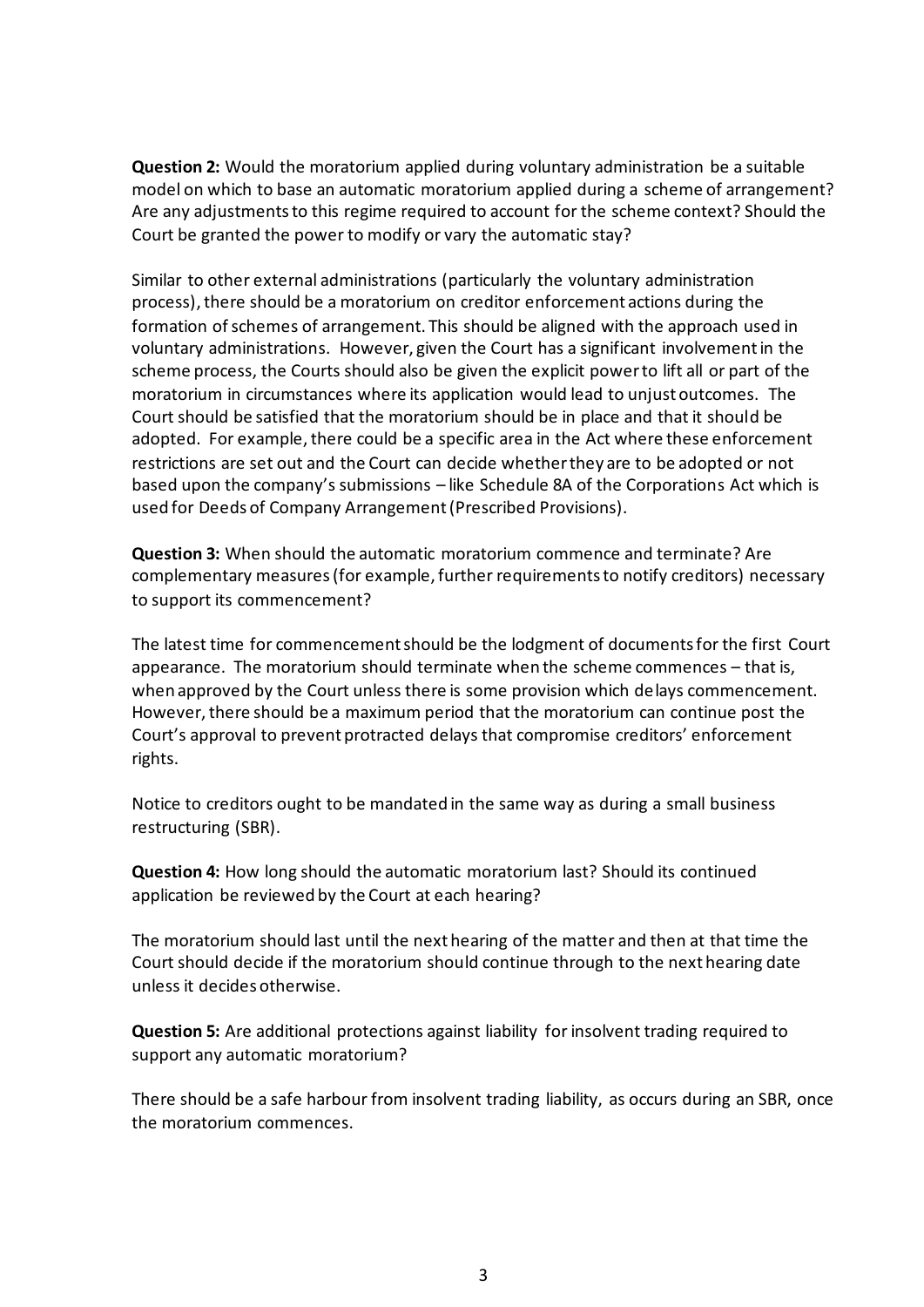**Question 6:** What, if any, additional safeguards should be introduced to protect creditors who extend credit to the company during the automatic moratorium period?

To ensure that the process is not abused by directors, there should be an ability to recover director-related antecedent transactions and related-party transactions in schemes unless the Court or creditors agree otherwise.

**Question 7:** Should the insolvency practitioners assisting the company with the scheme of arrangement be permitted to act as the Voluntary Administrators of the company on scheme failure?

No, unless the Court specifically consents. Independence in the voluntary administration process is critical. This is on the basis that a scheme is very similar to the existing SBR process where the Scheme Administrator is assisting the directors/company. In a SBR the appointed Restructuring Practitioner cannot be the subsequent liquidator. If the subsequent voluntary administration in a scheme was to result in the company going into liquidation, then it would be inappropriate for a liquidator to investigate his/her conduct during the scheme process.

**Question 8:** Is the current threshold for creditor approval of a scheme appropriate? If not, what would be an appropriate threshold?

To keep the scheme process consistent with the SBR and voluntary administration processes, then we suggest the removal of related party voting in a scheme of arrangement and reduction of voting requirements to a majority threshold in line with those in a voluntary administration/deed of company arrangement. However, the Court should be provided with the ability to over-ride these thresholds where it thinks this is appropriate.

**Question 9:** Should rescue, or 'debtor-in-possession' (DIP), finance be considered in the Australian creditors' scheme context?

Yes. Statutory protections/priority provisions should be made for DIP financing during the operation of a scheme to promote the ability of the company to obtain the necessary finance to restructure. Without this priority the ability to secure new finance would be constrained, thereby negatively impacting upon the ability of the company to survive.

**Question 10:** What other issues should be considered to improve creditors' schemes?

One suggestion, consistent with bankruptcy situations, is that votes that are based upon debts that have been purchased should be limited to the value of consideration paid.